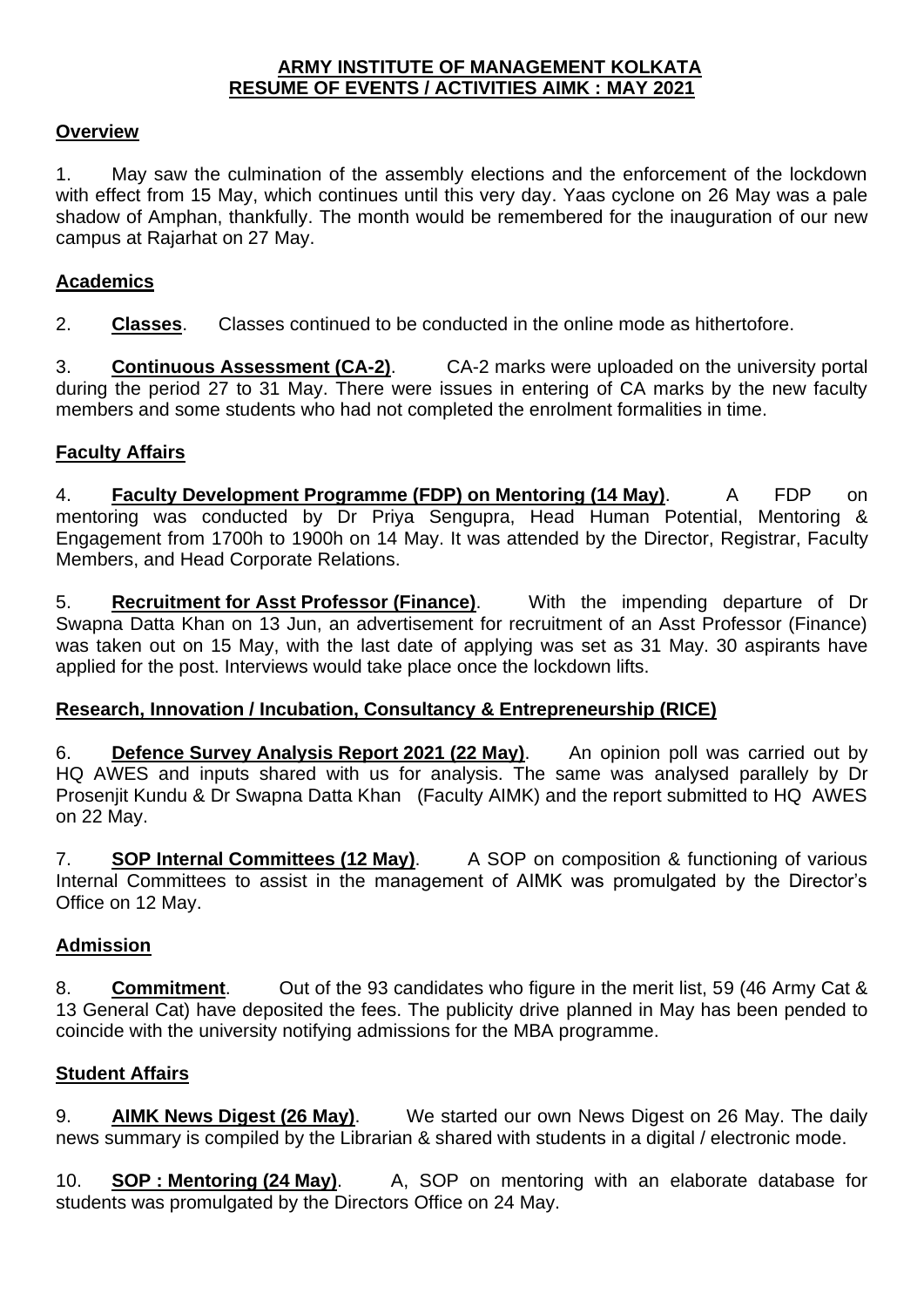#### **Administration**

11. **New Campus : NOCs**. The NOCs from the University and the State Govt for re-location to the new campus were received on 15 Apr & 01 May respectively.

12. **New Campus : Major Issues**. The MES is yet to re-apply for issue of Fire Safety Certification and consequently the completion certificate is still pending .

13. **Visit of Lt Gen KK Repswal, SM, VSM, COS Eastern Command & Chairman Board of Administration AIMK (11 May).** General KK Repswal, visited the new campus on 11 May. General KK Repswal, visited the new campus on 11 May. The General officer was with us for over two hours. He was accompanied by the Chariman IGB, Maj Gen Satbir Singh, SM\*\* and Chief Engineer Eastern Command, Maj Gen Vinayak Saini.



**A group photograph with Gen Repswal in the Remarks endorsed by Gen Repswal Entrance Foyer of** *Kalpvriksh* **(11 May). in the Visitors Book during his visit** 

**REMARKS** An initial visil- to the Institute: Compliments to Gen Ak Sepra and the team for an excellentassel- created for AIM Kollealer. Undouble Laby, the best-impactures one has seen for any education institute Every pacitity incl. rooms have been created very Unight-fully and helping the<br>functional aspects in mind.<br>Very Best hostes.

**(11 May).**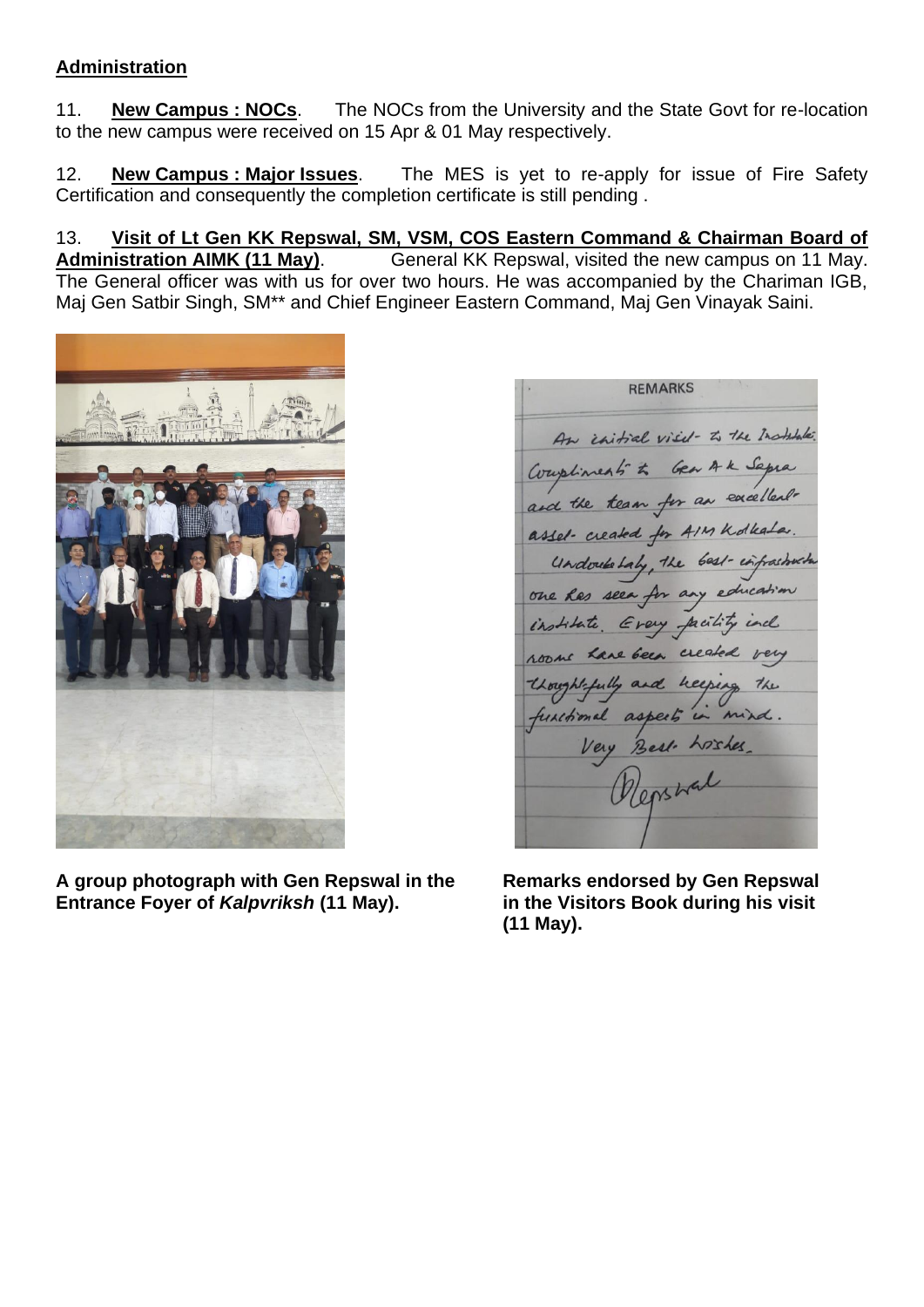14. **Inauguration of New Campus (27 May)**. AIMK New Town Rajarhat Campus was inaugurated by Lt Gen Anil Chauhan, PVSM, YUSM, AVSM, SM, VSM, ADC during the lockdown on 27 May in a simple function organised observing the CoVid protocol. For details refer Appendix 'A'.

| <b>Duration</b> | <b>Event</b>                                                                       |  |
|-----------------|------------------------------------------------------------------------------------|--|
| 1030h           | <b>Arrival of Chief Guest</b>                                                      |  |
| 1030h - 1045h   | <b>Welcome Address &amp;</b><br><b>Project Highlights by</b><br><b>Director</b>    |  |
| 1045h - 1050h   | Inauguration – Unveiling of<br><b>Inauguration Plaque by</b><br><b>Chief Guest</b> |  |
| 1050h - 1130h   | <b>Campus Tour</b>                                                                 |  |
| 1130h - 1135h   | <b>Chief Guest's Address</b>                                                       |  |
| 1135h - 1040h   | High Tea in the Entrance of<br><b>Foyer</b>                                        |  |
| 1140h – 1145h   | <b>Departure of Chief Guest</b>                                                    |  |

**Programme of Inauguration Ceremony (27 May). Remarks endorsed by General Chauhan** 

**REMARKS** AINK, is one of the better rein institutions under AWES. Now they have world class inforthmental. I am Senguine that This will reflect in the postromance of the Students. My complement ha Gen sapse and his term for ensuring that Army's Lautine funds ore well spend. Jai Hind 1

**in the Visitors Book during Inauguration Ceremony (27 May).**

15. **Projects /Expenditure above (Rs 50,000) Rupees Fifty Thousand**. The details of various projects /expenditure above Rs 50,000/- is given at Appendix 'B'.

#### **Placement**

16. Total 08 students were placed in 03 companies during the month, raising the overall numbers placed to 75.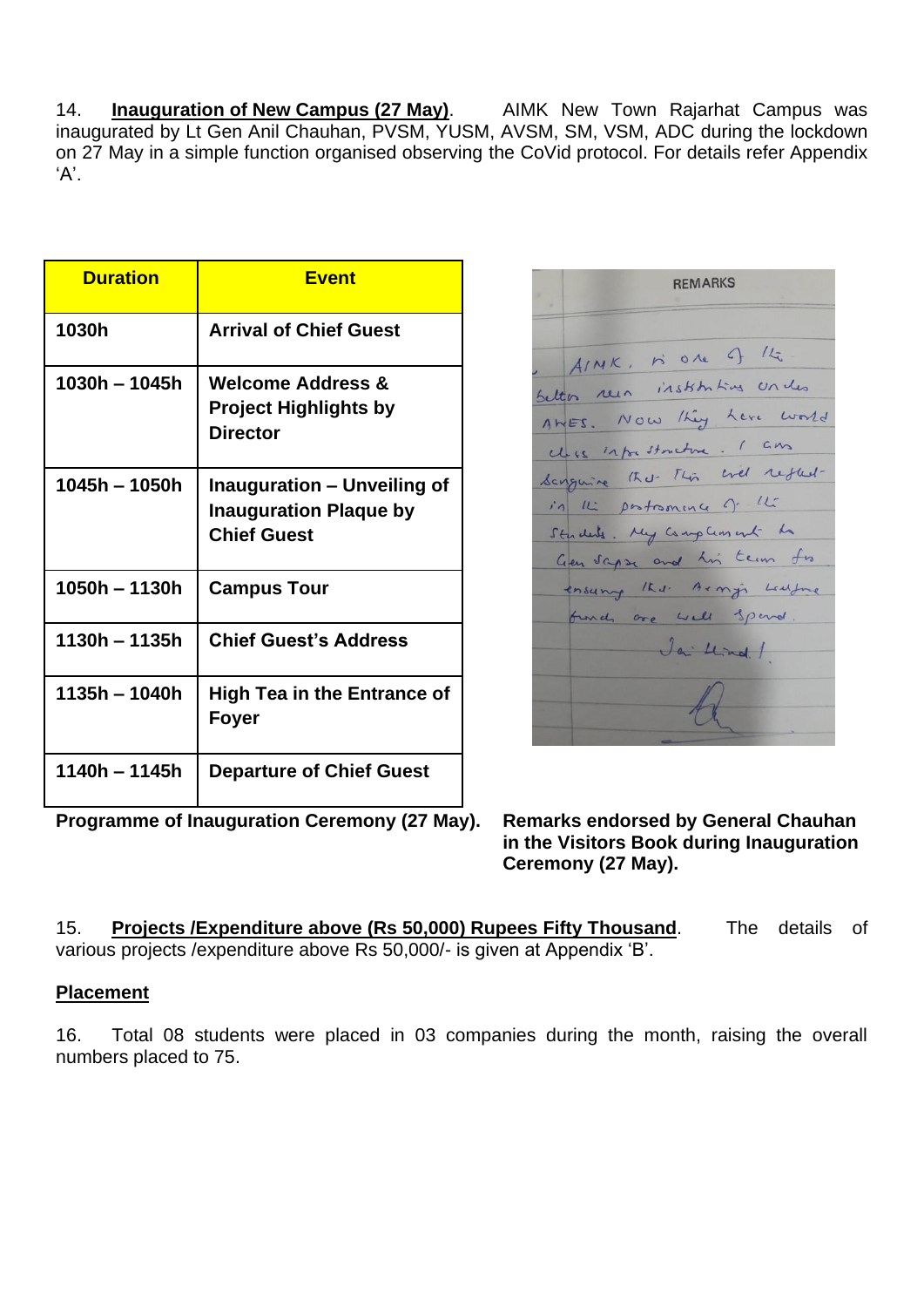### **Appendix 'A'**

(**Refer to Para 14**)



#### **AIMK NEW CAMPUS AT RAJARHAT KOLKATA : INAUGURATION ON 27 MAY 2021 INAUGURATED BY LT GEN ANIL CHAUHAN, PVSM, YUSM, AVSM, SM, VSM, ADC, GOC-IN-C EASTERN COMMAND & PATRON-IN-CHIEF**



*A view of the Campus from the Main Road*



*Preparing for the Inauguration Welcome speech by* 



*Director AIMK*



*Unveiling of the Inauguration Stone*



*Coconut breaking ritual by the Chief Guest & two Students \**



*Tour of the Campus – Lecture Hall -I*



*Signing of the Visitors Book*





*High Tea in the Entrance Foyer*



*Speech by Chief Guest In the Entrance Foyer*



*Group Photograph in the Gallery of the Entrance Foyer*



*Ms Bratashri Adhikary (MBA23) presenting a goody bag to the Chief Guest*

**\* Mr Kshitij Pal & Ms Bratashri Adhikary (MBA 23)**